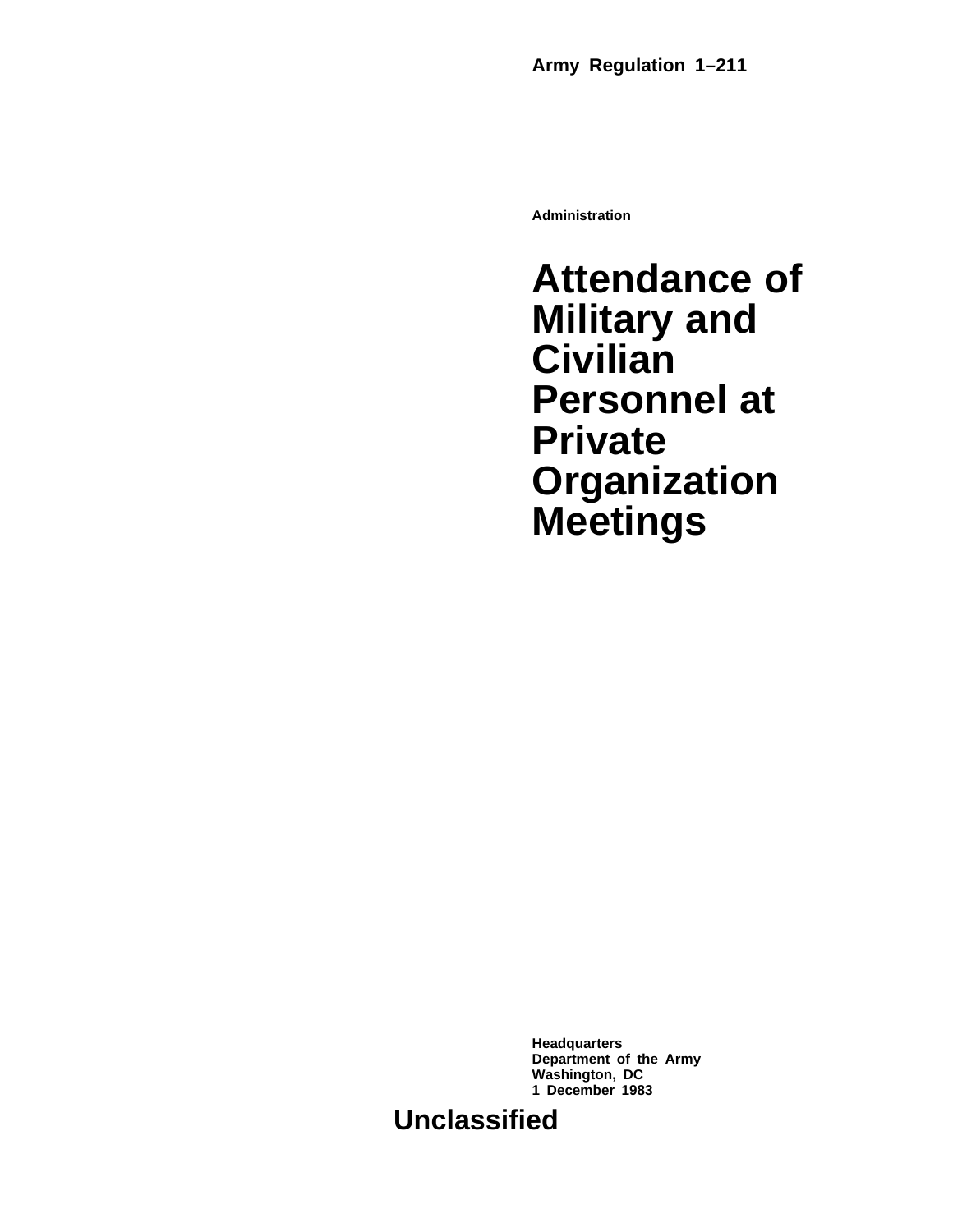# **SUMMARY of CHANGE**

AR 1–211 Attendance of Military and Civilian Personnel at Private Organization Meetings

This is a transitional reprint of this publication which places it in the new UPDATE format. Any previously published permanent numbered changes have been incorporated into the text.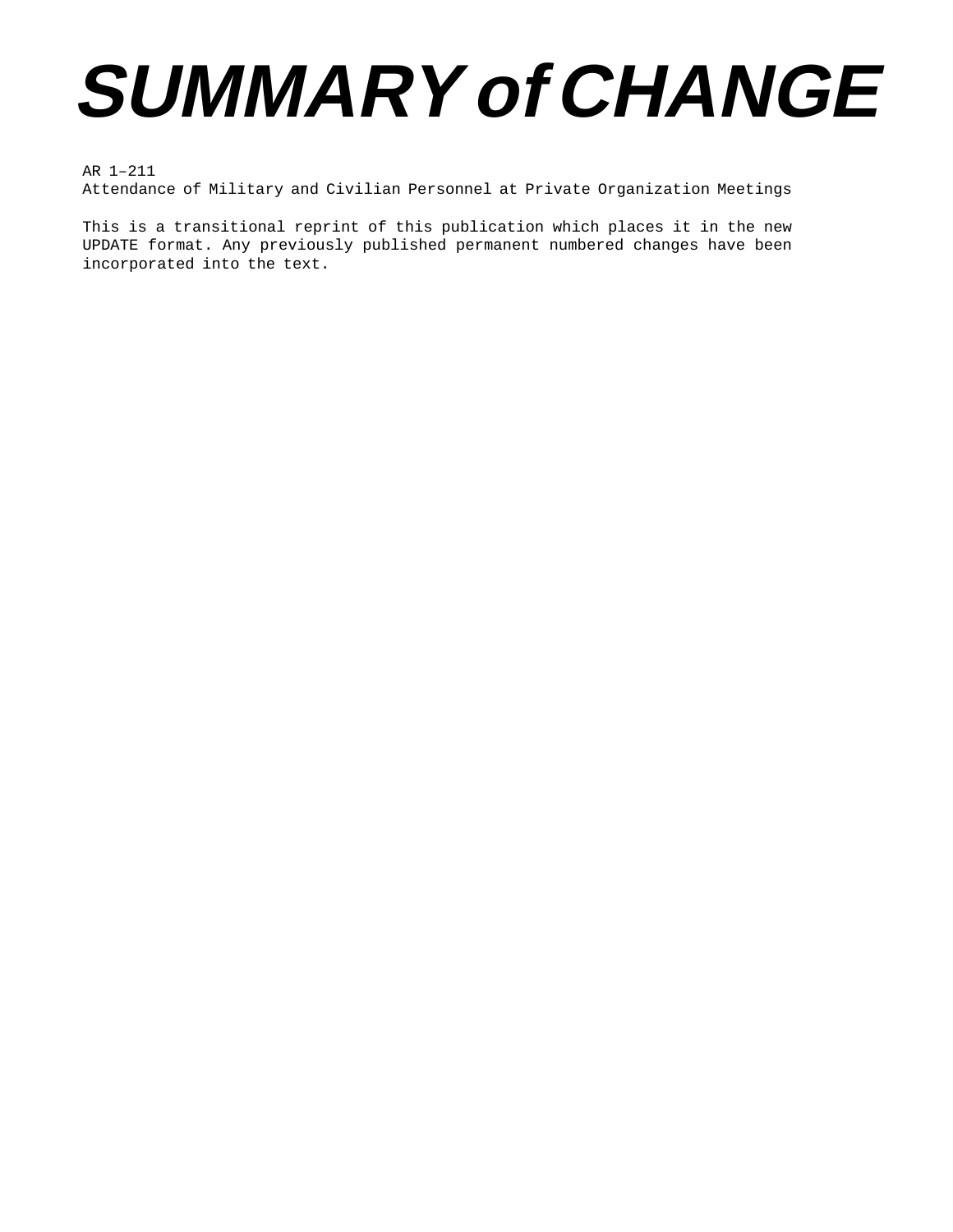**Effective 1 January 1984**

# **Administration**

# **Attendance of Military and Civilian Personnel at Private Organization Meetings**

time, no changes have been issued to amend the original.

**Summary.** This revision restricts the authorization of registration and admittance fees to those meetings where fees are in line with actual costs incurred by the organization sponsoring the meeting and prohibits acceptance of speaking engagements for meetings where attendance fees for Government employees do not meet this criterion. Additionally, this revision implements new travel control policies initiated by the Secretary of Defense.

**Applicability.** This regulation applies to DA civilian, Active Army, and US Army Reserve personnel. It also applies to Army National Guard personnel serving in an active Federal status.

**Proponent and exception authority.** Not applicable

Army management control process. Not applicable

**Supplementation.** Supplementation of this regulation is prohibited unless prior approval is obtained from HQDA EPS–T), ALEX VA 22331.

**Interim changes.** Interim changes to this regulation are not official unless they are authenticated by The Adjutant General. Users will destroy interim changes on their expiration dates unless sooner superseded or rescinded.

**Suggested Improvements.** The proponent agency of this regulation is the US Army Military Personnel Center. Users are invited to send comments and suggested improvements on DA Form 2028(Recommended Changes to EPS–T), ALEX VA 22331. **Distribution.** Active Army—A; USAR and ARNG—D.

By Order of the Secretary of the Army:

JOHN A. WICKHAM, JR. General, United States Army Chief of Staff

Official:

ROBERT M. JOYCE Major General, United States Army The Adjutant General

**History.** This UPDATE issue is a reprint of the original form of this regulation that was published on 1 December 1983. Since that

**Contents** (Listed by paragraph and page number) Purpose • 1, *page 1* References • 2, *page 1* Explanation of abbreviations and terms • 3, *page 1* Attendance • 4, *page 1* Minimize Government expense • 5, *page 1* Meetings overseas • 6, *page 1* Rules for official meetings, conferences, or training sessions • 7, *page 1* Authorized expenditures • 8, *page 2*

#### **Appendix A.** References, *page 3*

#### **Table List**

Table 1: Request for authority to attend meetings at private or professional organizations, *page 2*

\*This regulation supersedes AR 1–211, 1 September 1978.

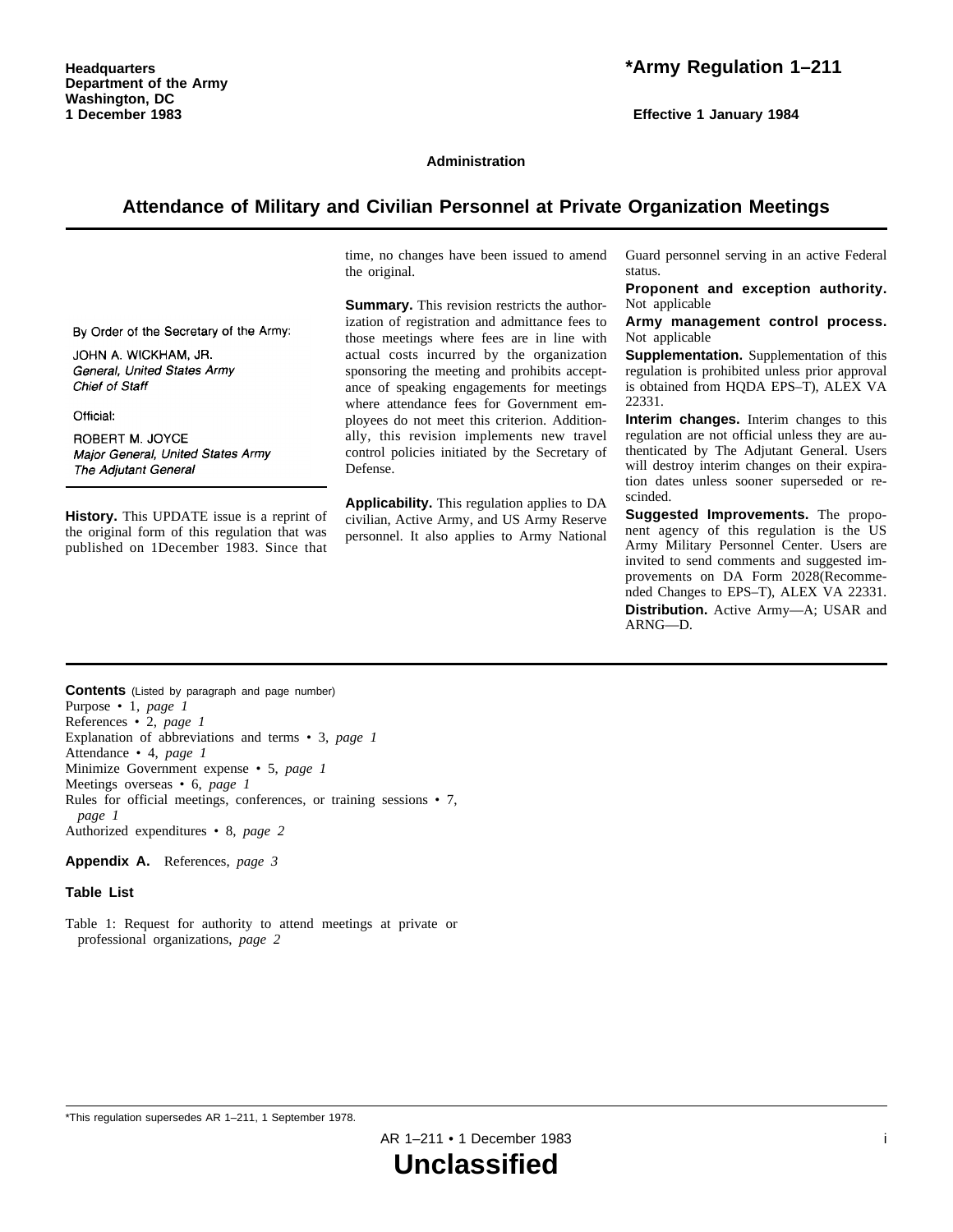**RESERVED**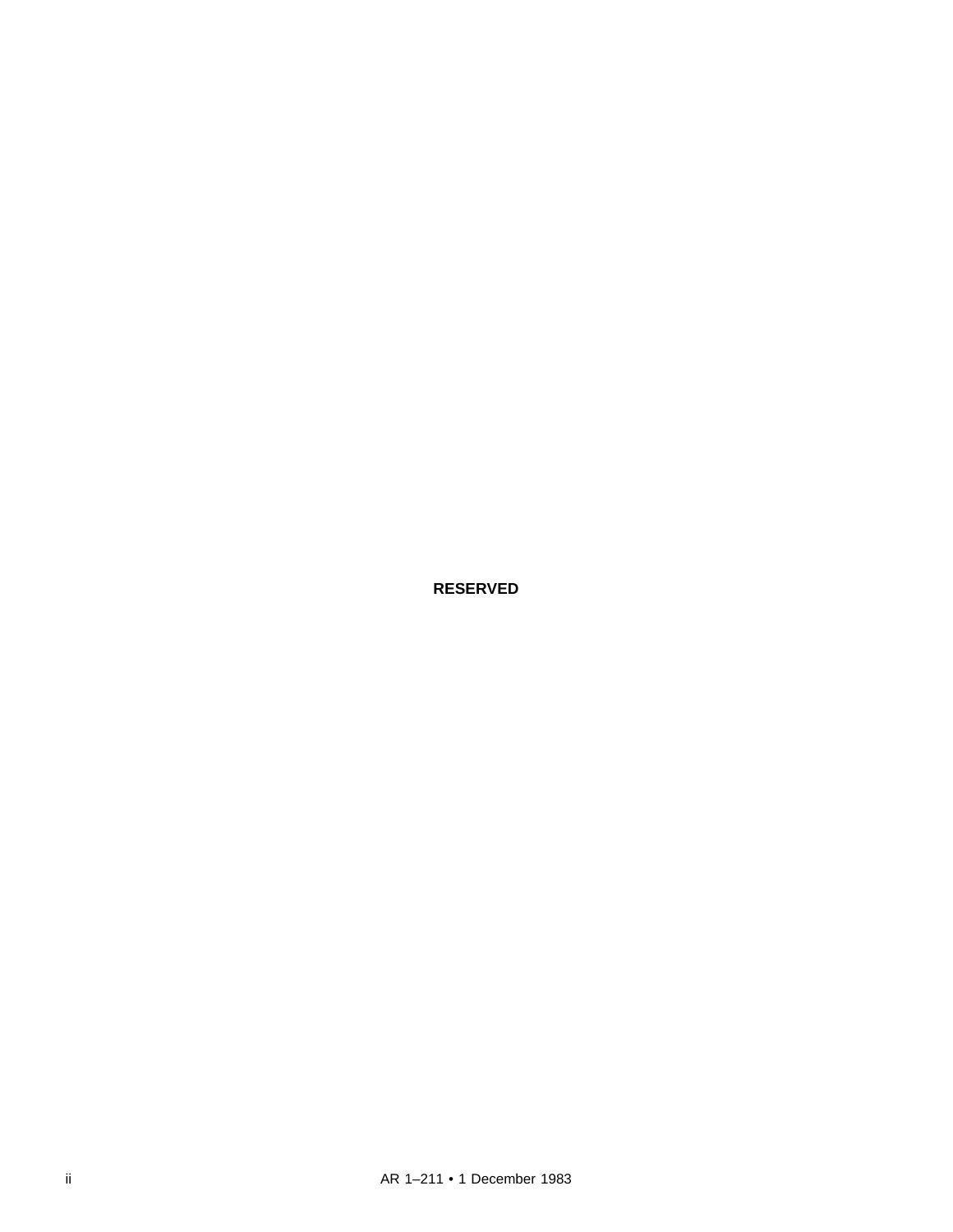#### **1. Purpose**

Together with the Joint Travel Regulations and AR 690–400 this regulation governs attendance at Government expense at meetings of technical, scientific, professional, or similar organizations for purposes of continuing education, training, and professional development.

*a.* Heads of HQDA agencies and field commanders may use this regulation as a guide in preparing agency and command guidance for attendance at private organization meetings.

*b.* Nothing in this regulation is to be interpreted as precluding a person from attendance in an ordinary leave status at his or her own expense.

#### **2. References**

Required and related publications are listed at appendix A.

#### **3. Explanation of abbreviations and terms**

Abbreviations and special terms used in this regulation are explained as follows:

*a. Abbreviations.* 

- (1) CONUS—continental United States
- (2) OCONUS—outside continental United States

(3) TDY—temporary duty

*b. Terms.* 

(1) *Benefit to accomplish the mission.* Effected improvement in the attendee's ability to contribute to his or her organization's mission through increased professional knowledge or skill, or through knowledge gained and imparted to other members not attending.

(2) *Government expense.* Any expenditure of Government travel funds.

(3) *Meeting.* A conference, seminar, symposium, convention, congress, panel, or other gathering sponsored by a private organization at which technical, scientific, or professional information is disseminated or discussed.

(4) *Permissive TDY.* A period of authorized absence, not chargeable as leave, by which a member is excused from official duties to participate at the individual's expense. The absence is for personal reasons in a quasi-official activity or function and by which the Army will benefit.

(5) *Private organization.* A technical, scientific, professional, or similar association, society, institution, or other group that is not an agency of Federal, State, or local governments, departments, or activities.

#### **4. Attendance**

Attendance at meetings at Government expense will be authorized only when information gained will substantially benefit the approving authority's mission. (See AR 360–61, chap 4, for speaking engagements.) The approval process should be in accordance with the following guidance:

*a.* Speaker or participant support and attendance should not selectively benefit or favor any individual, corporation, political organization, or commercial venture. Also, the event should be of a general benefit to the whole community.

*b.* To assure that an invitation to speak is in line with Department of the Army policy, it should be evaluated to insure that—

(1) It benefits the Army.

(2) Fees charged to those attending are in line with actual costs.

(3) Only a limited number of defense participants will appear on the same program.

(4) The event provides the best way to spread the defense information.

*c.* All Department of the Army participants must observe rules on safeguarding the Army's procurement, technological, and classified information.

*d.* When attendance at a meeting does not satisfy the requirements of*a* through*c*above, the approving authority may authorize attendance in permissive TDY status. Consideration will be given to the criteria in paragraph 5*a*.Attendance at the meeting will—

(1) Benefit mission accomplishment.

(2) Relate directly to the member's professional background or primary duties.

(3) Improve his or her value to the Army.

*e.* Table 1 is provided to facilitate the decisionmaking process. *f.* Attendance of AMEDD personnel at such meetings is governed by a separate regulation.

*g.* Approving officials.

(1) *For travel outside CONUS.* 

*(a) From CONUS to overseas.* Commanders of major Army commands and heads of HQDA agencies. (This authority may not be delegated.)

*(b) From overseas to CONUS.* OCONUS commanders of major Army commands. (This authority may not be delegated.)

*(c) Between major oversea commands.* OCONUS commanders of major Army commands. (This authority may not be delegated.)

*(d) Within major oversea commands.* OCONUS commanders of major Army commands. This authority may be delegated to military personnel in grade of colonel or higher and to civilian supervisors in grade GM–15 or higher who are incumbents of specific positions (e.g., installation/community commanders and heads of staff activities).

(2) *For travel within CONUS.* 

*(a)* Commanders of major Army commands and heads of HQDA agencies.

*(b)* Commanding General, US Army Recruiting Command.

*(c)* Superintendent, United States Military Academy, for staff and faculty.

*(d)* Commandant, US Army War College, for staff and faculty. *(e)* Authority may be delegated by officials in *(a)* through *(d)* above to military personnel in the grade of colonel or higher and to civilian supervisors in grade GM–15 or higher who are incumbents of specific positions(e.g., installation/community commanders and heads of staff activities).

(3) For approving officials in the US Army Reserve, see AR 140–1.

#### **5. Minimize Government expense**

*a.* When attendance is appropriate under paragraph 4, Government expense will be minimized by designating as attendees those members qualified to accomplish the purpose of the meeting and located nearest to the meeting site. The number of attendees authorized at Government expense will be limited to the minimum necessary to acquire and relate the information from the meeting to other members of their organization.

*b.* Government expense will be kept to a minimum by using the least costly transportation. (See AR 41 and AR 608–11.) All commercial air travel will be in coach class unless exceptional circumstances dictate otherwise. (See the Joint Travel Regulations, para 1c, for civilians and para M2001–1b, for military.)When traveling overseas on official business, three-star and four-star generals are authorized to travel via clipper class or businessman's class. Only the Secretary of the Army may authorize first-class travel.

#### **6. Meetings overseas**

Particular attention will be given to meetings held overseas.Attendance at oversea meetings by members stationed in the United States will be kept to a minimum. All requests will be in accordance with the guidelines outlined in paragraphs 4 and 5.Participation by an oversea member in CONUS meetings will similarly be reviewed.

#### **7. Rules for official meetings, conferences, or training sessions**

*a.* Official meetings, conferences, or training sessions will not—  $(1)$  Be scheduled to accommodate or benefit a private organization.

(2) Circumvent the requirements of this regulation. (See AR 600–50, chap 2.)

(3) Exclude persons from its membership for reasons of race, creed, color, sex, or national origin. (See AR 360–61.)

*b.* If there is any doubt about an invitation or about the nature of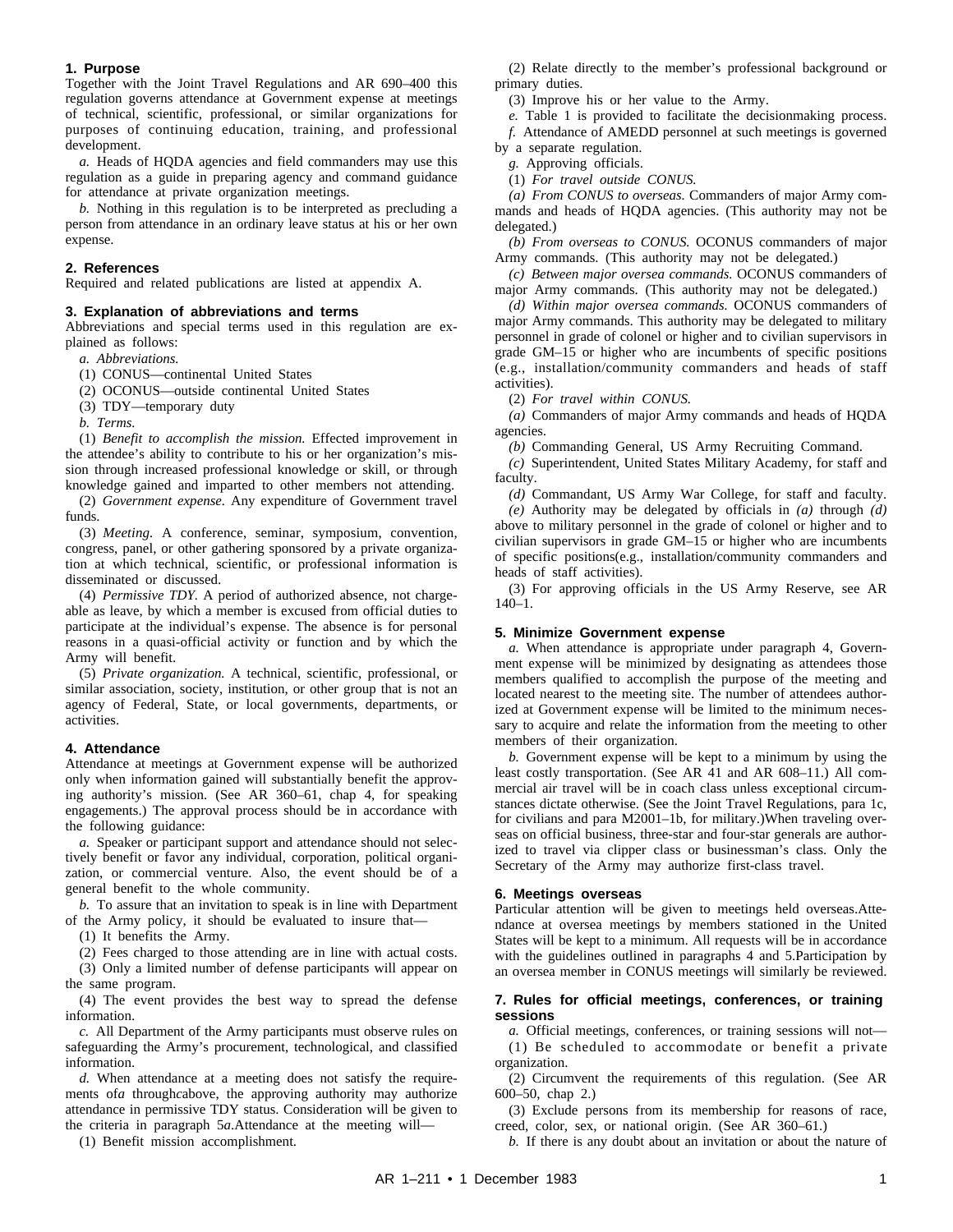a commercially sponsored event, addressees should get more information from an appropriate public affairs office, which will get guidance from the Chief of Public Affairs, Department of the Army.

#### **8. Authorized expenditures**

*a.* When attendance at Government expense is approved and the meeting is specifically recognized in the travel order, authorized expenditures may include transportation, per diem, miscellaneous expenses, and any registration or admittance fee. These expenditures are subject to certain monetary restrictions detailed in AR 106, AR 310–10 (note 3 to format 400 and item 9 of table 2–1), and the Joint Travel Regulations. Attendance fees for all attendees must meet the criteria established by 37 USC 412, 5 USC 5946, and the Joint Travel Regulations. Speaking engagements will not be accepted if criteria are not met. Cost to Government and non-Government attendees must be in line with actual costs incurred by the sponsor of the meeting.

*b.* Attendee and traveler should be aware that there are reimbursable and nonreimbursable registration fees and that all registration and admittance fees may not be reimbursable. Reimbursement for such fees will be determined by the orders issuing authority and the supporting finance office in 106, AR 360–61, and the Joint Travel Regulations.

#### **Table 1 Request for authority to attend meetings at private or professional organizations**

| Rule | If the meeting-                                                                                                                                                                                                                            | Then the individual may-                                                                           | Remarks                   |
|------|--------------------------------------------------------------------------------------------------------------------------------------------------------------------------------------------------------------------------------------------|----------------------------------------------------------------------------------------------------|---------------------------|
|      | is of direct and substantial benefit to the approv-<br>ing authority and to the Department of Defense<br>and Government funds are available                                                                                                | be authorized travel expenses and per diem and See note 1.<br>permitted to attend in a TDY status. |                           |
| 2    | is of a quasi-official nature and the approving au- be authorized attendance in a permissive TDY<br>thority will receive some benefit from attendance status without payment of travel expenses, per<br>which is not direct or substantial | diem, or other reimbursable entitlements.                                                          | See notes 2, 3, 4, and 5. |
| 3    | is of marginal or no benefit to the approving au-<br>thority                                                                                                                                                                               | be authorized ordinary leave and incur all ex-<br>penses connected with travel.                    | See note 6.               |

Notes:

1. Required to accomplish the approving authority's mission. Attendance will benefit the approving authority more than the individual.

 $2.A$  quasi-official meeting is defined as one where attendance may be beneficial in the normal performance of official duties but is not required to accomplish the approving authority's mission.

3. Such meetings must directly relate to the member's professional background or primary duties and improve his or her value to the Army.

4.It must be recognized that there are hidden costs associated with this category of travel, i.e., the cost of regular salary and the loss of time that would have been spent by employees on accomplishing specific program assignments.

5.Decisions under this rule must be guided by strict adherence to professional and personal ethics.

<sup>6.</sup>Principal benefit accrues to the individual for the purpose of personal interest or professional accreditation not directly connected with performance of duty.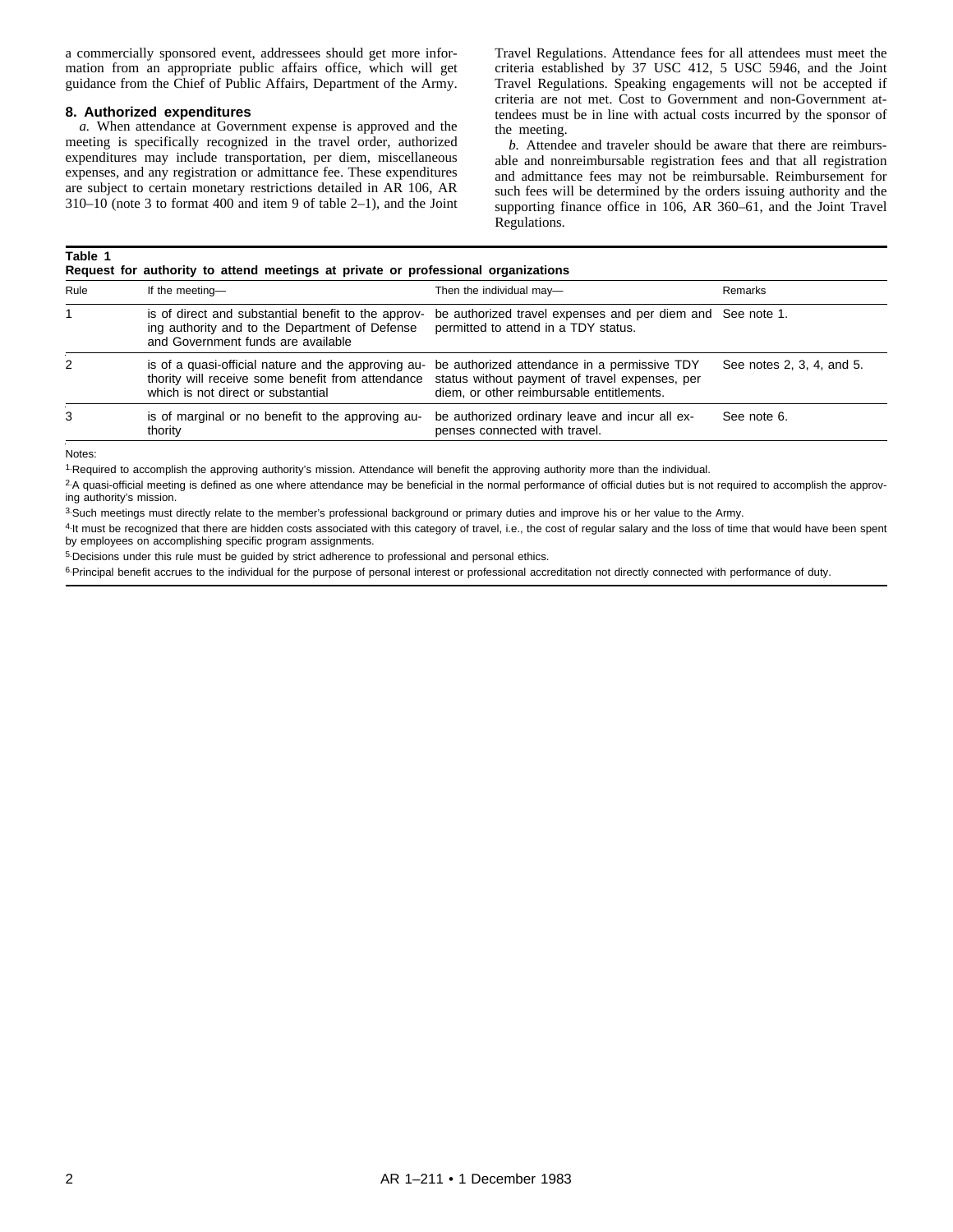# **Appendix A References**

#### **Section I Required Publications**

## **AR 37–106**

(Finance and Accounting for Installations: Travel and Transportation Allowances). Cited in paragraph 8.

# **AR 59–41**

(Use of Less Costly Air Transportation). Cited in paragraph 5.

# **AR 310–10**

(Military Orders). Cited in paragraph 8.

# **AR 360–61**

(Community Relations). Cited in paragraphs 4, 7, and 8.

# **AR 600–50**

(Standards of Conduct for Department of the Army Personnel). Cited in paragraph 7.

# **AR 608–11**

(Eligibility for Reduced Cost Commercial Air Fare for Unofficial Travel). Cited in paragraph 5.

# **AR 690–400**

(Employee Performance and Utilization). Cited in paragraph 1.

**'** Joint Travel Regulations. Cited in paragraphs 1, 5, and 8.

#### **Section II Related Publications**

A related publication is merely a source of additional information. The user does not have to read it to understand this regulation.

## **AR 1–40**

(Clearance Requirements and Procedures for Official Temporary Duty Travel Outside Continental United States)

## **AR 40–67**

(AMEDD Continuing Health Education (CHE) Program and Professional Specialty Recognition of AMEDD Personnel)

## **AR 55–6**

(Policies and Procedures for Obtaining Passenger Reservations for DOD International Air Travel) (Single Passenger Res

**AR 140–1** (Mission Organization and Training)

**AR 360–5** (Public Information)

# **AR 630–5**

(Leave, Passes, Permissive Temporary Duty, and Public Holidays)

## **AR 670–1**

(Wear and Appearance of Army Uniforms and Insignia)

**DOD 4515** (Air Transportation Eligibility)

**Section III Prescribed Forms** This section contains no entries.

**Section IV Referenced Forms** This section contains no entries.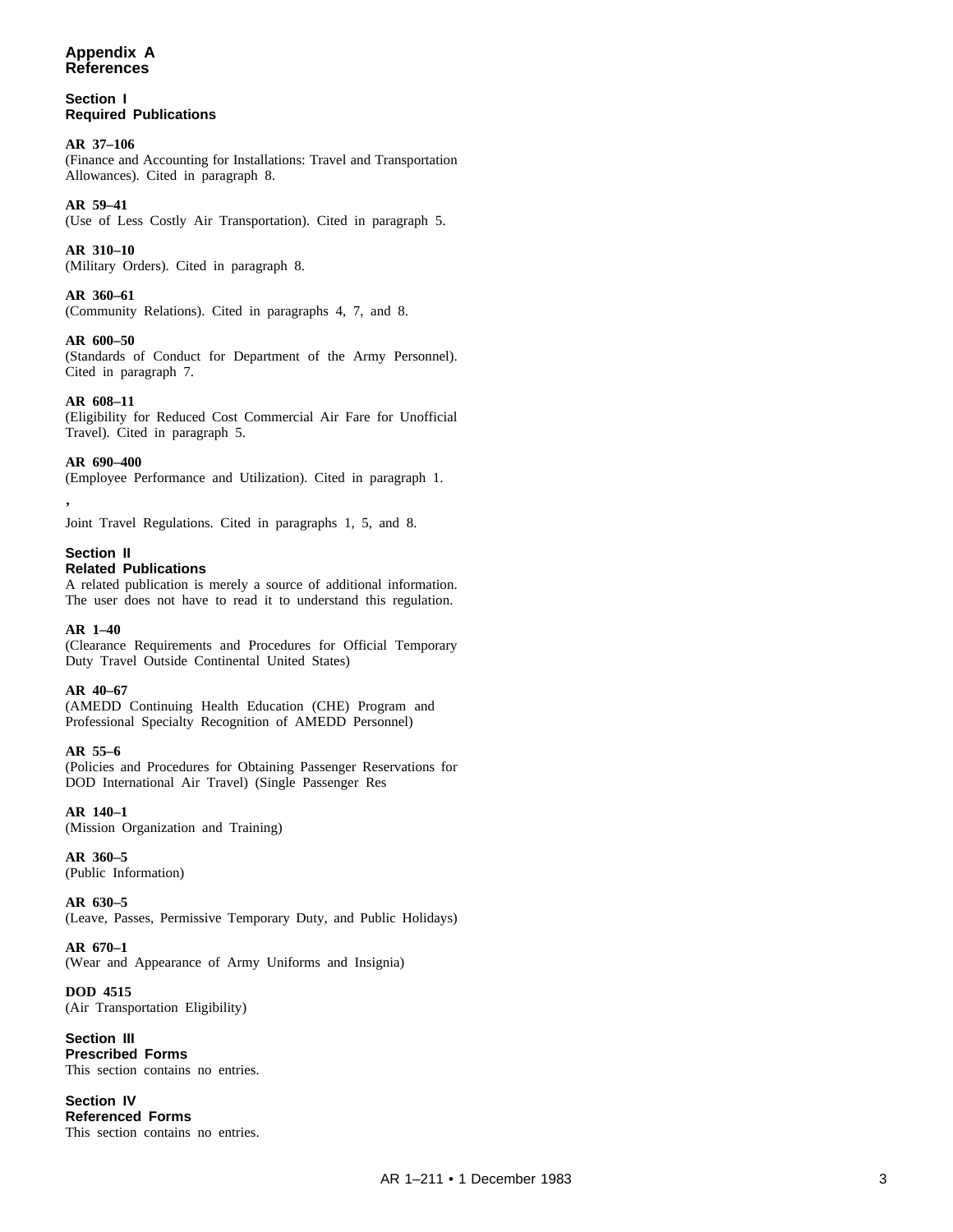**Unclassified**